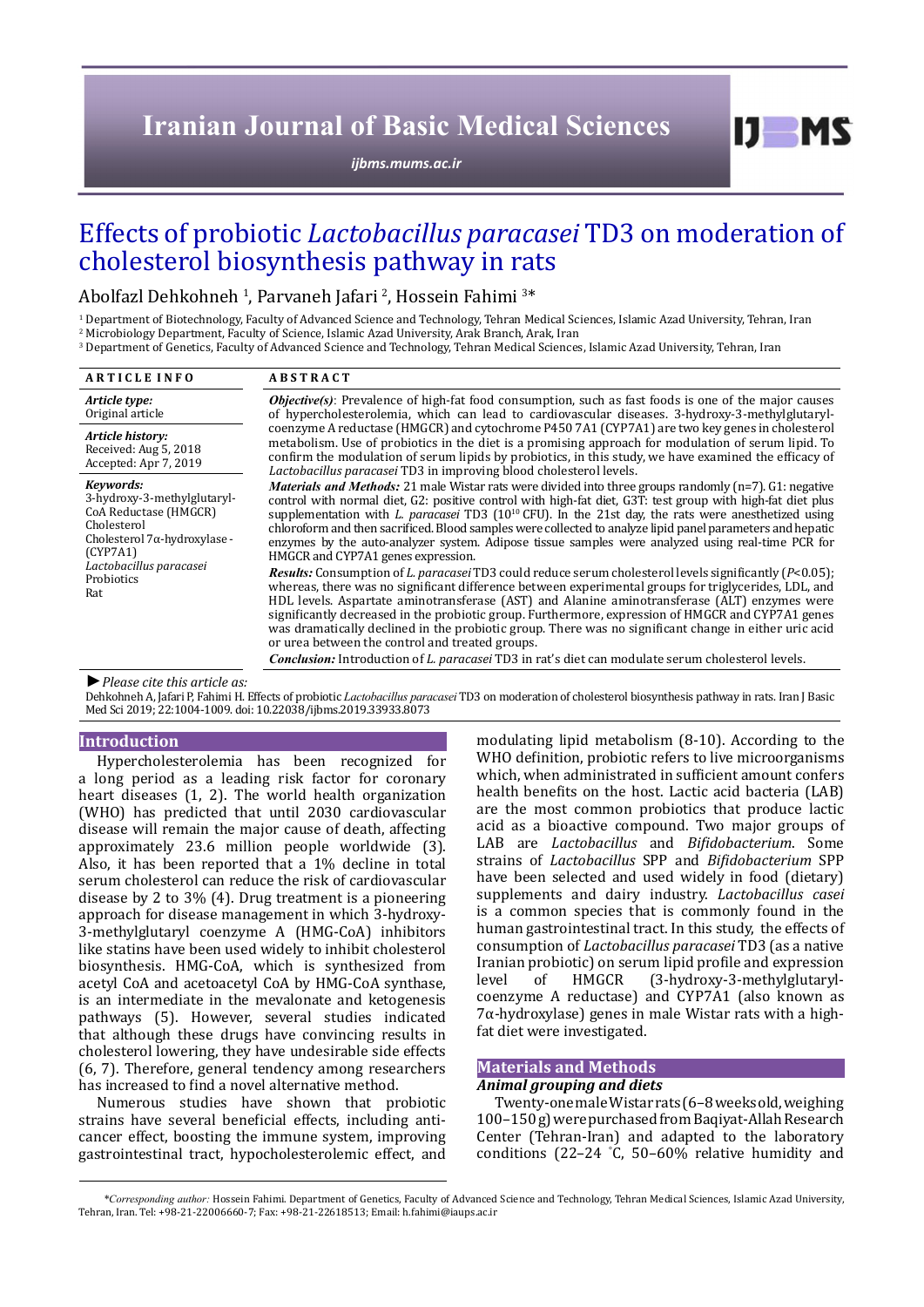



**Figure 1.** A) Mean concentration of total cholesterol in control and probiotic groups: Group G2 had the highest level among groups due to having a high-fat diet while Group G3T was decreased significantly in comparison with the G2 group due to probiotics consumption; B) Mean concentration of serum triglycerides in control and probiotic groups: There were no significant changes in experimental groups. Although G2 and G3T had different diets, it did not affect the triglyceride levels; C) Mean concentration of HDL in control and probiotic groups: There was no significant difference between the three experimental groups. Thus, the HDL level seems not to be affected by the high-fat diet and consumption of probiotics; D) Mean concentration of LDL in control and probiotic groups: Due to the high-fat diet, the G2 group showed the highest level. Consumption of probiotic decreased the LDL level in G3T

**Table1.** Normal and high-fat diet ingredients. The high-fat diet includes all of the normal diet ingredients but the amount of fat is elevated by 20%

| Material               | Amount (%) |
|------------------------|------------|
| Protein                | 23         |
| Salt                   | 0.55       |
| Lysine                 | 1.15       |
| Methionine             | 0.33       |
| Threonine              | 0.72       |
| Tryptophan             | 0.25       |
| Calcium                | 1          |
| Fat (in high-fat diet) | 8          |

12:12 hr light/dark cycle), with free access to food and water for two weeks. After the acclimatization period, the rats were randomly allocated to three experimental groups (seven rats per group). Group 1 (G1) with normal diet plus 1 ml phosphate buffered saline (PBS); group 2 (G2) was fed cholesterol-enriched diet plus 1 ml PBS; Group 3 (G3T) was fed a cholesterol-enriched diet supplemented with *L. paracasei* TD3 (1010 CFU/ml). PBS and probiotic suspension were administered by oral gavage once daily at a certain time. The ingredients of normal and high-fat diets are shown in Table 1. All procedures were performed in accordance with the guidelines of the Medical Ethics Committee of Tarbiat Modares University, Tehran, Iran.

#### *Blood sampling and biochemical analysis*

On the 21st day, after 12 hr starvation, the rats were anesthetized by chloroform and fasting blood samples were collected by cardiac puncture. Then the serum samples were analyzed for total cholesterol (TC), triglyceride (TG), high-density lipoprotein (HDL), lowdensity lipoprotein (LDL), Alanine aminotransferase (ALT), Aspartate aminotransferase (AST), Alkaline phosphatase (ALP), and fasting blood sugar (FBS). Biochemical analysis of serum was performed using an auto-analyzer (RA1000-USA).

## *Analysis of gene expression*

After blood collection, the rats were dissected immediately, and adipose tissues (approximately 0.5 g) were excised from the abdominal area of each rat and stored at RNX-Plus solution (SinaClon, Iran) for further steps. Total RNA was isolated using RNX-plus reagent according to the manufacturer's protocol (SinaClon, Iran) and total cDNA was synthesized from total RNA (1 µg) using cDNA reverse transcriptase kit (Bioneer, Korea) as the template for quantitative polymerase chain reaction (qPCR). Expression levels of HMGCR and CYP7A1 genes were investigated using SYBRGreen (Takara, Japan) and a real-time PCR system (ABI-Step one, USA). GAPDH and G6PD housekeeping genes were used for normalization; after evaluation of the threshold cycle (Ct) value of internal control genes, the gene GAPDH was selected. The program used for relative gene expression investigation was 5 min at 94 ° C for initial denaturation, followed by 45 cycles of 94 ° C for 15 sec (denaturation), 59 °C for 30 sec (annealing) and 72 sec (denaturation), 59 °C for 30 sec (annealing) and 72<br>°C for 30 sec (extension), and the latest stage was 72 °C for 10 min as the final extension. Primers were designed by using Primer3plus software and then analyzed using OligoAnalyzer 3.1 (Table 2). The relative gene expression levels were calculated using the 2<sup>-ΔΔCt</sup> formula. The entire assay was carried out in triplicate for each sample.

#### *Statistical analysis*

All data expressed as mean±SEM. The significant difference between experimental groups was determined using Student's t-test method. All statistical tests were carried out using the Graph-pad Prism software. In the entire experiment, the *P-value* less than 0.05 means significant alteration in which *P*<0.05, *P*<0.01, and *P*<0.001 values are shown by A, B, and C, respectively.

#### **Results**

#### *Body weight and fasting blood sugar*

The G2 group showed the highest level of body weight gain among experimental groups. FBS levels of G2 and G3T groups were elevated 18.8% and 25.4%, respectively; although they were not statistically significant.

#### *Total cholesterol*

Total cholesterol level was significantly increased by 12% in the G2 group and decreased by 9.2% in the probiotic group (*P*<0.05) (Figure 1A).

#### *Triglycerides*

There were no significant changes in group serum triglyceride levels. Also, the rats with a high-cholesterol diet displayed the highest level of TG (Figure 1B).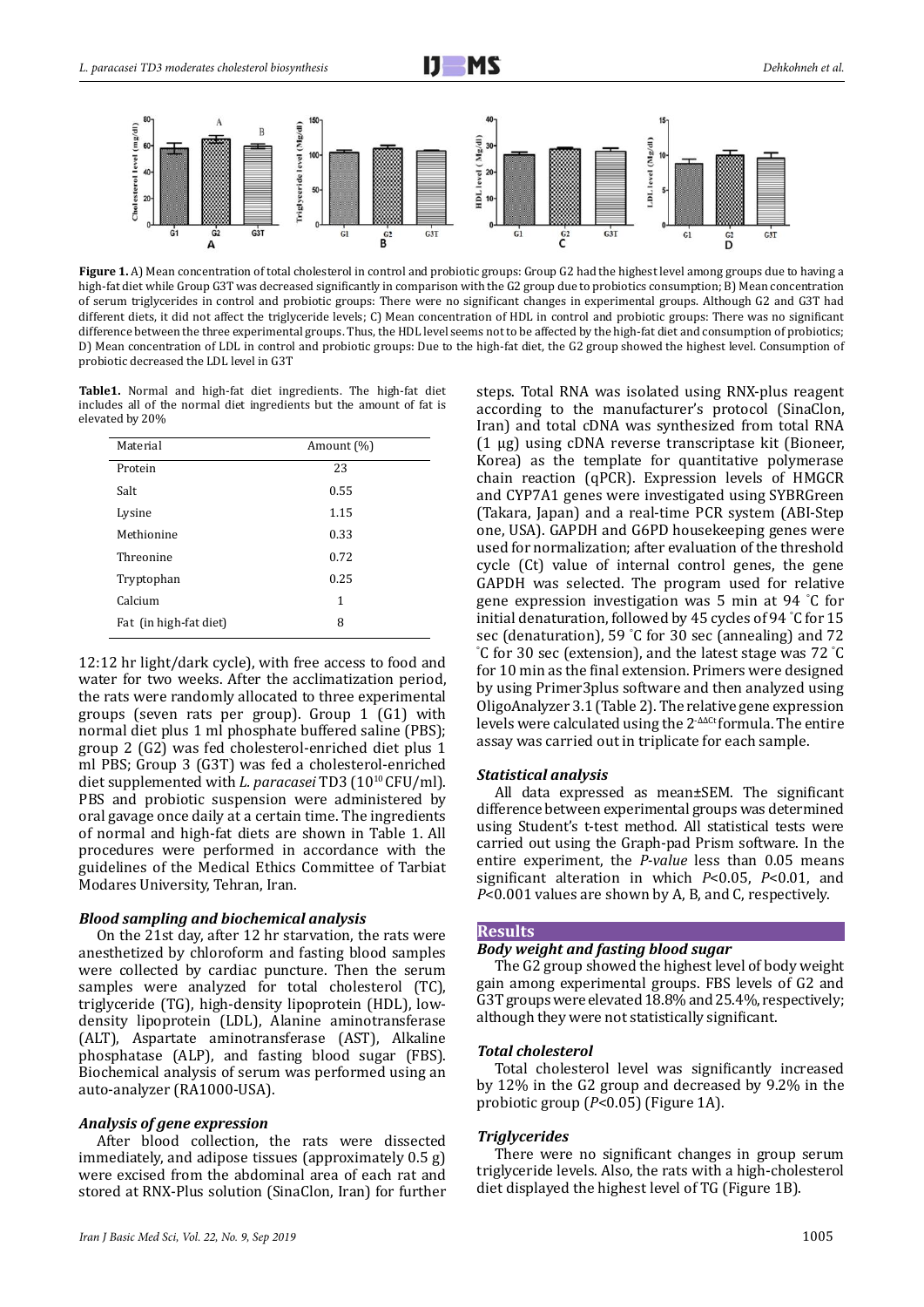| Gene         | primer sequence (5'-3')   | PCR product size (bp) |  |
|--------------|---------------------------|-----------------------|--|
| <b>HMGCR</b> | F: AAGCTGTCATTCCAGCCAAG   | 171                   |  |
|              | R: GGCCACATGCAATGTAGATG   |                       |  |
| CYP7A1       | F: CTGCGTGACGAAATTGACAG   | 169                   |  |
|              | R: CTTGCACTTCACGGATGATG   |                       |  |
| GAPDH        | F: TTGTGATGGGTGTGAACCAC   |                       |  |
|              | R: AGTCTTCTGAGTGCAGTGATG  | 170                   |  |
| G6PD         | F: CTTCCACCAAGCTGATACACAC |                       |  |
|              | R: TCACTCTGTTTGCGGATGTC   | 180                   |  |

**Table 2.** List of primers used in this study



**Figure 2.** A) Serum AST levels in control and probiotic groups: Consumption of high-fat food led to elevation of AST level in the G2 group, while it decreased significantly in the G3T group; B) Serum ALT levels in control and probiotic groups: The ALT levels in G2 and G3T groups were increased because of the high-fat diet. However, L. paracasei TD3 caused significant reduction in the ALT level; C) Serum ALP levels in control and probiotic groups: Although the high-fat diet caused ALP elevation in G2 and G3T, there was no significant decrease in G3T group

# *High-density cholesterol (HDL)*

Measurement of HDL level in serum samples of different groups revealed no significant change (Figure 1C).

# *Low-density cholesterol (LDL)*

The comparisons between tested groups demonstrated that the level of serum LDL in the rats with a fat-enriched diet (G2 group) was elevated significantly (Figure 1D). The reduction in LDL level in G3T revealed that *L*. para*casei* TD3 could decrease LDL, although it was not significant. Results of analysis of the serum lipid panel, including cholesterol, TG, HDL, and LDL are summarized in Table 3.

## *Hepatic enzymes analysis*

Analysis of hepatic enzymes in three different groups revealed that aspartate aminotransferase (AST) (Figure 2A) and alanine aminotransferase (ALT) (Figure 2B) in the probiotic group were significantly decreased in G3T group in comparison with high-fat diet group (G2). However, the level of alkaline phosphatase had a slight reduction in the probiotic group (Figure 2C and Table 4).

## *Uric acid and urea levels*

The results of serum analysis demonstrated that there was no significant change in either uric acid or urea in G2 and G3T groups (Table 4).

**Table 3.** The level of lipid panel parameters. Cholesterol level in G3T group was significantly decreased due to the administration of *Lactobacillus paracasei* TD3. Other lipid panel parameters had no significant change

| Groups<br>Lipid profile | Control $(G1)$     | Control <sup>+</sup> $(G2)$ | Probiotic (G3T)    | P-value                |
|-------------------------|--------------------|-----------------------------|--------------------|------------------------|
| Total cholesterol       | $58.00 \pm 1.87$   | $65.00 \pm 1.3$             | $59.60 \pm 0.74$   | $0.007$ <sup>(B)</sup> |
| Triglycerides           | $103.4 \pm 3.86$   | $109.4 \pm 4.67$            | $105.8 \pm 1.46$   | 0.483                  |
| HDL                     | $26.60 \pm 1.03$   | $28.80 \pm 0.58$            | $27.80 \pm 1.35$   | 0.5173                 |
| LDL                     | $8.800 \pm 0.66$   | $10.00 \pm 0.7$             | $9.600 \pm 0.74$   | 0.70                   |
| LDL/TC ratio            | $0.1460 \pm 0.006$ | $0.1640 \pm 0.005$          | $0.1520 \pm 0.004$ | 0.1281                 |
| HDL/TC ratio            | $0.4520 \pm 0.005$ | $0.4380 \pm 0.015$          | $0.4640 \pm 0.028$ | 0.4455                 |
| HDL/TG ratio            | $0.2540 \pm 0.015$ | $0.2620 \pm 0.01$           | $0.2580 \pm 0.013$ | 0.8226                 |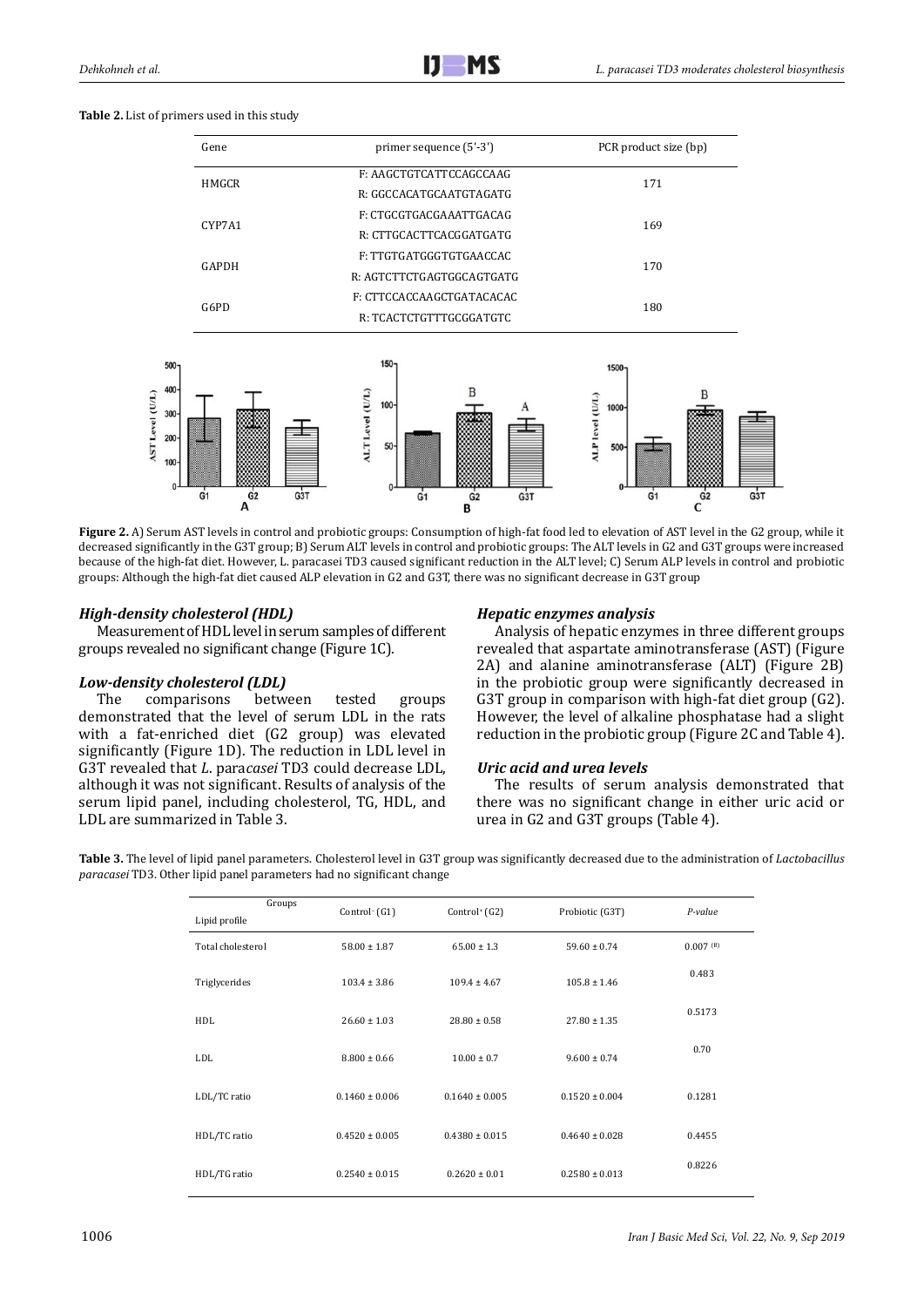

Figure 3. Gene expression analysis. The expression of both HMGCR and CYP7A1 genes were significantly decreased in the probiotic-treated group

**Table 4.** The levels of Hepatic enzymes, uric acid, and urea in control and probiotic groups. The G2 group had the highest level and the biggest changes in all items. There was a significant decrease in AST and ALT levels in the G3T group. Also, the levels of uric acid and urea in G2 and G3T groups were already the same

|                 | Groups | G1                 | G2                               | G3T                   | $P-value$ |
|-----------------|--------|--------------------|----------------------------------|-----------------------|-----------|
| Hepatic enzymes |        |                    |                                  |                       |           |
| AST             |        | $281.4 \pm 41.83$  | $317.2 \pm 32.46$                | $243.4 \pm 13.27$     | 0.0684    |
| ALT             |        | $65.80 \pm 0.8602$ | $90.20 \pm 4.398$ (A)            | $76.00 \pm 3.271$ (A) | 0.0321    |
| ALP             |        | $544.2 \pm 80.70$  | $967.2 \pm 57.73$ <sup>(B)</sup> | $884.6 \pm 60.41$     | 0.3518    |
| Uric acid       |        | $2.520 \pm 0.2396$ | $2.960 \pm 0.2542$               | $2.220 \pm 0.2888$    | 0.0906    |
| Urea            |        | $48.80 \pm 4.164$  | $55.60 \pm 3.027$                | $55.60 \pm 1.965$     | 1.0       |

## *Gene expression analysis*

In order to study the moderator effect of *L. paracasei* TD3 on the lipid profile, the rate of expression of two critical genes (HMGCR and CYP7A1) in the biosynthetic pathway of cholesterol was studied. The results from real-time PCR assay revealed that the both HMGCR and CYP7A1 genes expression were dramatically decreased in the probiotic group in comparison with the positive group (Figure 3).

## **Discussion**

Previous studies indicated that some strains of probiotics could have beneficial effects on the lipid profiles of blood. Some *lactobacillus* strains, including *L. casei, L. rhamnosus,* and *L. acidophilus,* have cholesterol and triglyceride lowering properties (11-14). Also, recent findings have shown that probiotics can moderate lipid metabolism by altering the expression of genes that are involved in lipid biosynthesis pathway (15, 16). Previously reported clinical trials have demonstrated the significant effect of probiotic and synbiotic supplementation in reduction and moderation of triglycerides, VLDL-cholesterol, and total cholesterol concentration. However, they indicated that probiotics did not have a significant effect on the whole of the blood lipid profile (17, 18). These *in vitro* and *in vivo* studies have suggested several cholesterol-lowering mechanisms. There are several accepted mechanisms of the hypocholesterolemic effect of bacteria in the small intestine, which include promotion of cholesterol binding, inhibition of reabsorption of bile acid by probiotic bacteria, and cholesterol attachment to probiotics' cell-walls (19-21)

This study has focused on the effect of *L. paracasei* TD3 on lipid panel parameters. The results indicated that the consumption of *L. paracasei* TD3 has the potential to decrease cholesterol and triglycerides by 8 and 3%, respectively. Indeed, analysis of lipid profile and gene expression indicated that there was high adiposity in the high-fat diet group (G2 group) compared to the probiotic group. On the other hand, the G2 group had the highest level of total cholesterol and triglycerides among experimental groups. Although in general, the total cholesterol and triglycerides were decreased, only the decrease in total cholesterol was significant. The observed reduction in the total cholesterol in the probiotic group is in agreement with previous studies (22, 23). Another clinical trial study also showed that consumption of probiotic supplements in patients with gestational diabetes mellitus has beneficial effects on glycaemic control, triglycerides, and VLDL cholesterol concentrations (24). In agreement to several previous studies, the expression levels of the HMGCR gene and in contrast to some results, the expression level of the CYP7A1 gene was dramatically decreased in rats of the probiotic group (25-28). It is probable that *L. paracasei* TD3 bacteria release bioactive compounds that act as inhibitors for HMGCR gene expression.

In a study, Grunewald reported that consumption of fermented milk leads to the meaningful reduction of total cholesterol in serum (29). Also, it has been reported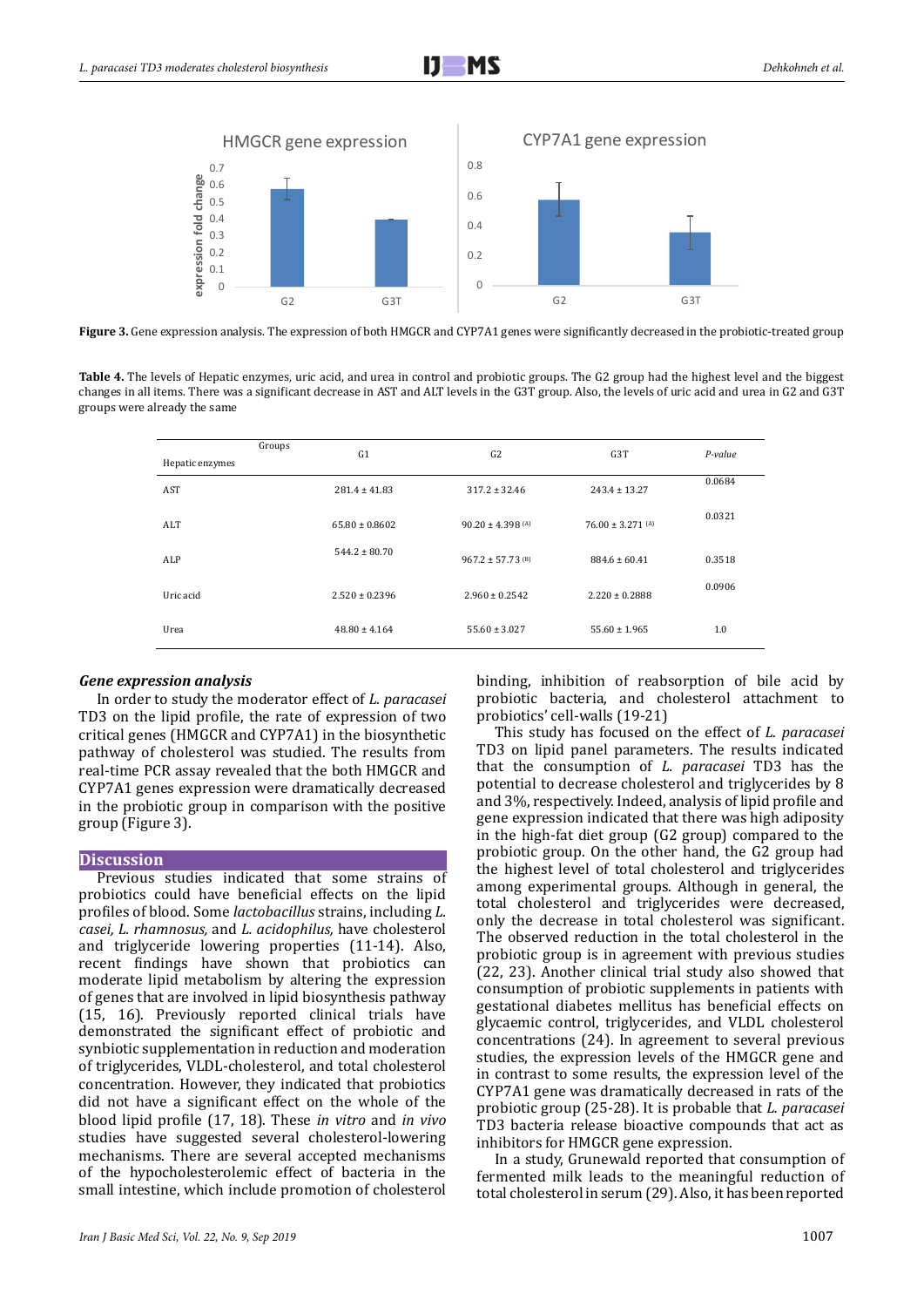that consumption of yogurt containing *Bifidobacterium pseudocatenulatum* G4 or *Bifidobacterium longum*  BB536 can reduce total cholesterol, LDL, and VLDL levels in serum (30). Moreover, another study indicated that using probiotic *Lactobacillus*, especially *L. reuteri* and *L. plantarm*, could reduce total cholesterol and LDL-Cholesterol. They also have beneficial effects on triglycerides and HDL-cholesterol (31). Recently, Yadav *et al*. examined the cholesterol-lowering potential of *L. fermentum* MTCC: 5898 in rats with a high-fat diet. The results of this study indicated that consumption of *L. fermentum* could attenuate total cholesterol, triglycerides, VLDL, and LDL; while a high level of HDL was observed in the probiotic-treated group (32). In another similar study, Aminlari *et al*. evaluated the effect of two probiotics bacteria, *L. plantarum*, and *Bacillus coagulans,* on lipid panel parameters. They observed that probiotics groups had decreased serum concentrations of total cholesterol, triglycerides, LDL, and VLDL in comparison with the enriched-cholesterol diet group. However, the probiotics group had a higher level of HDL. Moreover, the results demonstrated that ALT and AST were decreased upon consumption of probiotics (33). In agreement with the results of the present study, researchers illustrated that *L. plantarum* DR7 could decrease HMGCR gene expression (34).

## **Conclusion**

Results revealed that consumption of *L. paracasei*  TD3 for 21 days caused down-regulation of HMGCR and CYP7A1 genes. Furthermore, levels of AST and ALT hepatic enzymes (as two important indicators in the fatty liver) were significantly decreased. Administration of *L. paracasei* TD3 strain may prevent accumulation of fats in the liver and may have inhibitory effects on adiposis.

## **Acknowledgment**

Our grateful thanks are due to Dr. Fahimeh Nemati Mansour (from Department of Biotechnology, Faculty of Advanced Science and Technology, Tehran Medical Sciences, Islamic Azad University, Tehran, Iran) for her valuable help and Dr Zuhair M Hassan (from Tarbiat Modares University, Tehran, Iran) for providing and managing the animal tests. The results presented in this paper were part of a student thesis.

# **Conflicts of Interest**

The authors declare that they have no conflicts of interest.

## **References**

1. Mohania D, Kansal VK, Nagpal R, Yamashiro Y, Marotta F. Suppression of diet-induced hypercholesterolemia by probiotic Dahi containing *Lactobacillus acidophilus* and *Lactobacillus plantarum*. Int J Probiotics Prebiotics 2013; 8:75-85.

2. Thomas S, Rich MW. Epidemiology, pathophysiology, and prognosis of heart failure in the elderly. Heart Fail Clin 2007; 3:381-387.

3. Gilliland S. Acidophilus milk products: a review of potential benefits to consumers. J Dairy Sci 1989; 72:2483-2494.

4. Manson JE, Tosteson H, Ridker PM, Satterfield S, Hebert P, O'Connor GT, *et al*. The primary prevention of myocardial infarction. N Engl J Med 1992; 326:1406-1416.

5. Pazzucconi F, Dorigotti F, Gianfranceschi G, Campagnoli G, Sirtori M, Franceschini G, *et al*. Therapy with HMG CoA reductase inhibitors: characteristics of the long-term permanence of hypocholesterolemic activity. Atherosclerosis 1995; 117:189-198.

6. Eghdamian B, Ghose K. Mode of action and adverse effects of lipid lowering drugs. Drugs Today 1998; 34:943-956.

7. Godlee F. Adverse effects of statins. Br Med J 2014; 348:3306-3308.

8. Ooi LG, Liong MT. Cholesterol-lowering effects of probiotics and prebiotics: a review of *in vivo* and *in vitro* findings. Int J Mol Sci 2010; 11:2499-2522.

9. Yoo SR, Kim YJ, Park DY, Jung UJ, Jeon SM, Ahn YT, *et al*. *Probiotics L. plantarum* and *L. curvatus* in combination alter hepatic lipid metabolism and suppress diet-Induced obesity. Obesity 2013; 21:2571-2578.

10. Martorell P, Llopis S, González N, Chenoll E, López-Carreras N, Aleixandre A, *et al*. Probiotic strain *Bifidobacterium animalis*  subsp. lactis CECT 8145 reduces fat content and modulates lipid metabolism and antioxidant response in *Caenorhabditis elegans*. J Agric Food Chem 2016; 64:3462-3472.

11. Naito E, Yoshida Y, Makino K, Kounoshi Y, Kunihiro S, Takahashi R, *et al*. Beneficial effect of oral administration of Lactobacillus casei strain Shirota on insulin resistance in dietinduced obesity mice. J Appl Microbiol 2011; 110:650-657.

12. Kumar A, Kumar M, Ghosh M, Ganguli A. Modeling *in vitro* cholesterol reduction in relation to growth of probiotic *Lactobacillus casei*. Microbiol Immunol 2013; 57:100-110.

13. Tomaro-Duchesneau C, Jones ML, Shah D, Jain P, Saha S, Prakash S. Cholesterol assimilation by *Lactobacillus probiotic* Bacteria: An *in vitro* investigation. Biomed Res Int 2014; 2014:380316-380325.

14. Costabile A, Bergillos T, Rasinkangas P, Korpela K, De Vos W, Gibson GR. Effect of soluble corn fiber with *Lactobacillus rhamnosus* GG and the pilus-deficient derivative GG-PB12 on fecal microbiota, immune function, and metabolism in healthy elderly (Saimes study). Front Immunol 2017; 8:1443-1456.

15. Tamtaji OR, Kouchaki E, Salami M, Aghadavod E, Akbari E, Tajabadi-Ebrahimi M, *et al*. The effects of probiotic supplementation on gene expression related to inflammation, insulin, and lipids in patients with multiple sclerosis: a randomized, double-blind, placebo-controlled trial. J Am Coll Nutr 2017; 36:660-665.

16. Nido SA, Shituleni SA, Mengistu BM, Liu Y, Khan AZ, Gan F, *et al*. Effects of selenium-enriched probiotics on lipid metabolism, antioxidative status, histopathological lesions, and related gene expression in mice fed a high-fat diet. Biol Trace Elem Res 2016; 171:399-409.

17. Asemi Z, Samimi M, Tabasi Z, Talebian P, Azarbad Z, Hydarzadeh Z, *et al*. Effect of daily consumption of probiotic yoghurt on lipid profiles in pregnant women: a randomized controlled clinical trial. J Matern Fetal Neonatal Med 2012; 25:1552-1556.

18. Samimi M, Dadkhah A, Haddad Kashani H, Tajabadi-Ebrahimi M, Seyed Hosseini E, Asemi Z. The effects of synbiotic supplementation on metabolic status in women with polycystic ovary syndrome: a randomized double-blind clinical trial. Probiotics Antimicrob Proteins 2018:1-7.

19. Pereira DI, Gibson GR. Cholesterol assimilation by lactic acid bacteria and bifidobacteria isolated from the human gut. Appl Environ Microbiol 2002; 68:4689-4693.

20. Lye HS, Rusul G, Liong MT. Removal of cholesterol by lactobacilli via incorporation and conversion to coprostanol. J Dairy Sci 2010; 93:1383-1392.

21. Liong M, Shah N. Acid and bile tolerance and cholesterol removal ability of lactobacilli strains. J Dairy Sci 2005; 88:55